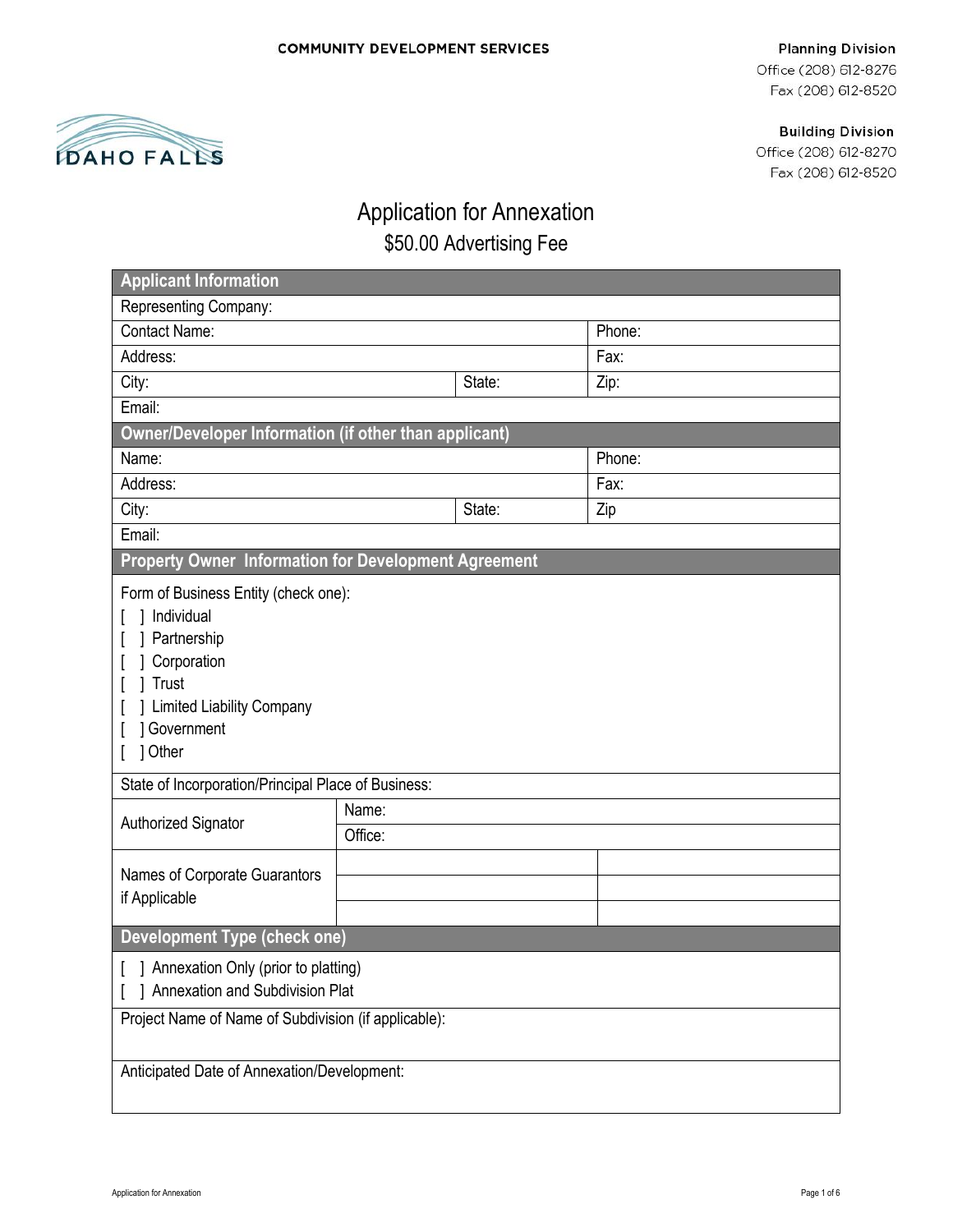Planning Information

Gross Area (total acres):

Comprehensive Land Use Map Designation:

Current County Zoning: Existing Land Use(s):

Proposed Initial Zones(s):

Acreage for Each Zone:

Proposed Land Use(s):

#### **Required Attachments**

**Affidavit of Legal Interest:** To be signed by the property owner(s) if the application will be represented by someone other than the property owner.

**Legal Description:** May be required to include adjacent right-of-way: Please submit the attached legal description form to the Community Development Services Department and email the legal description(s) in an electronic format (MS Word) to the City. The legal description(s) will be forwarded to City Departments for review for any necessary corrections. If this is not done in a timely manner, it could delay legal publication and your project could be rescheduled for a future Planning Commission meeting.

#### **[ ] Electronic format (MS Word) of legal description emailed to the City.**

**Annexation Exhibit Map:** Please submit an 11"x17" stamped and signed exhibit map outlining the area being annexed. This map will be sent to the State Tax Commission immediately following the approval of the annexation. The lines that indicate the Ordinance Number and the Recording Number should be left blank to be filled in after the Council Meeting. See the attached sample map.

| <b>Fees</b>                |                                                                                                                                                                                       |       |
|----------------------------|---------------------------------------------------------------------------------------------------------------------------------------------------------------------------------------|-------|
| Application Filing Fee(s): |                                                                                                                                                                                       |       |
| <b>Advertising Fee:</b>    | \$50.00                                                                                                                                                                               |       |
| <b>Application Fee:</b>    | Annexation fees are determined according to current City Ordinance. Please<br>contact Community Development Services staff for clarification on annexation<br>fees at (208) 612-8278. |       |
| Signature of Applicant(s)  |                                                                                                                                                                                       |       |
|                            |                                                                                                                                                                                       | Date: |
|                            |                                                                                                                                                                                       | Date: |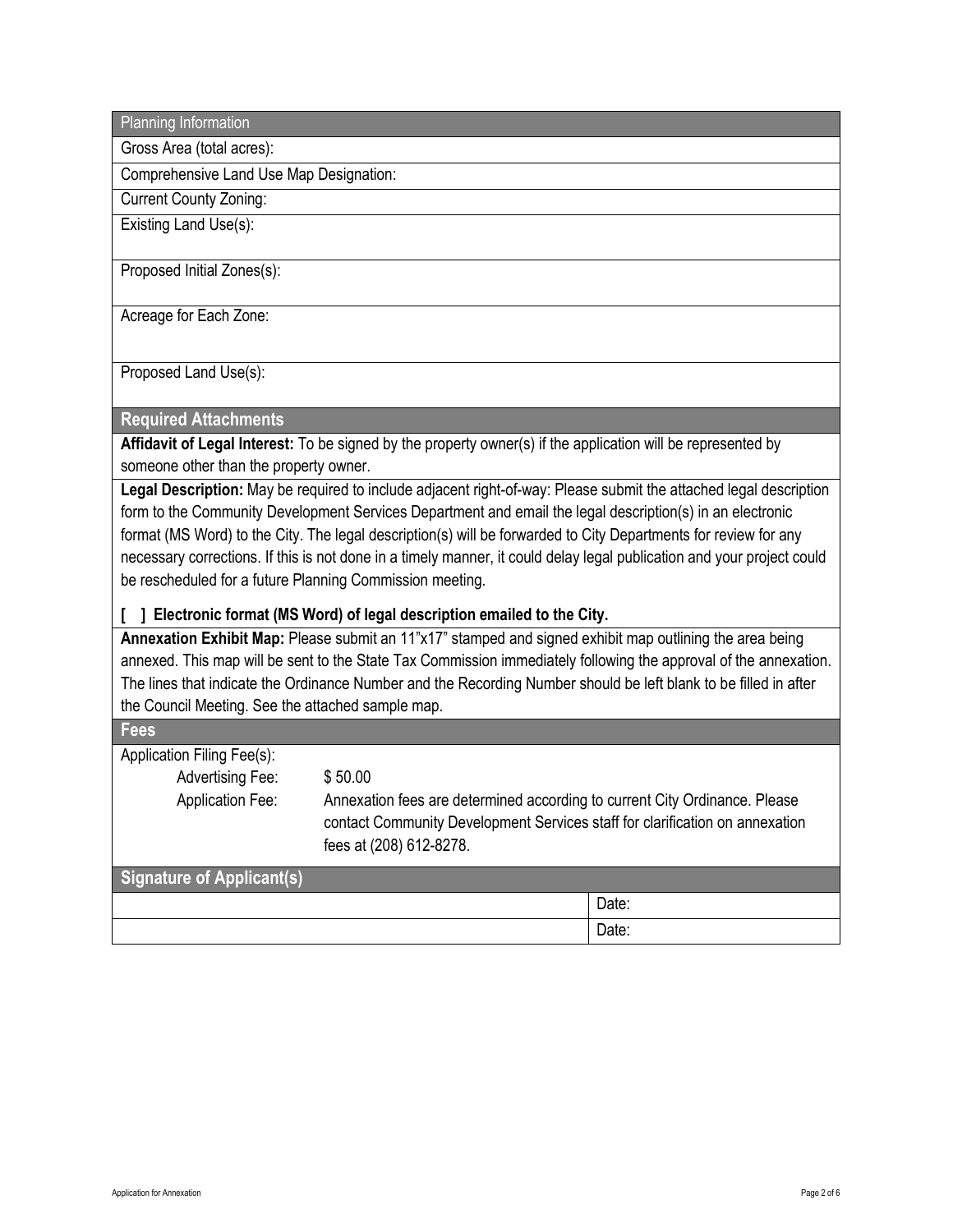### **AFFIDAVIT OF LEGAL INTEREST**

| <b>STATE OF IDAHO</b>                                                                                                                                                                                                                                                        |             |                                                                      |                                  |                                                          |  |
|------------------------------------------------------------------------------------------------------------------------------------------------------------------------------------------------------------------------------------------------------------------------------|-------------|----------------------------------------------------------------------|----------------------------------|----------------------------------------------------------|--|
| SS<br><b>COUNTY OF BONNEVILLE</b>                                                                                                                                                                                                                                            |             |                                                                      |                                  |                                                          |  |
| Name                                                                                                                                                                                                                                                                         |             |                                                                      |                                  | Address                                                  |  |
|                                                                                                                                                                                                                                                                              |             |                                                                      |                                  |                                                          |  |
| City                                                                                                                                                                                                                                                                         |             | Being first duly sworn upon<br>Oath, depose and say:<br><b>State</b> |                                  |                                                          |  |
| Being the owner of record of the property described on the attached sheet, I grant permission to:                                                                                                                                                                            |             |                                                                      |                                  |                                                          |  |
| Name                                                                                                                                                                                                                                                                         |             |                                                                      |                                  | Address                                                  |  |
| To submit the following application pertaining to that property, check all that applies:                                                                                                                                                                                     |             |                                                                      |                                  |                                                          |  |
| ] Preliminary Plat                                                                                                                                                                                                                                                           |             |                                                                      | ] Planned Unit Development       |                                                          |  |
| <b>Final Plat</b>                                                                                                                                                                                                                                                            |             |                                                                      |                                  | ] Comprehensive Plan Map Amendment                       |  |
| Variance<br><b>Conditional Use Permit</b>                                                                                                                                                                                                                                    |             |                                                                      | Annexation<br>] Rezone to ______ |                                                          |  |
| I agree to indemnify, defend and hold the City of Idaho Falls and its employees harmless from any claims to liability<br>resulting from any dispute as to the statements contained herein or as to the ownership of the property which is the<br>subject of the application. |             |                                                                      |                                  |                                                          |  |
|                                                                                                                                                                                                                                                                              |             |                                                                      |                                  |                                                          |  |
|                                                                                                                                                                                                                                                                              |             |                                                                      | Signature                        |                                                          |  |
| SUBSCRIBED AND SWORN to before me the day and year first above written.                                                                                                                                                                                                      |             |                                                                      |                                  |                                                          |  |
|                                                                                                                                                                                                                                                                              |             |                                                                      |                                  |                                                          |  |
|                                                                                                                                                                                                                                                                              |             |                                                                      | Notary Public for Idaho          |                                                          |  |
|                                                                                                                                                                                                                                                                              | Residing at |                                                                      |                                  |                                                          |  |
|                                                                                                                                                                                                                                                                              |             |                                                                      |                                  | My Commission Expires: Universely My Commission Expires: |  |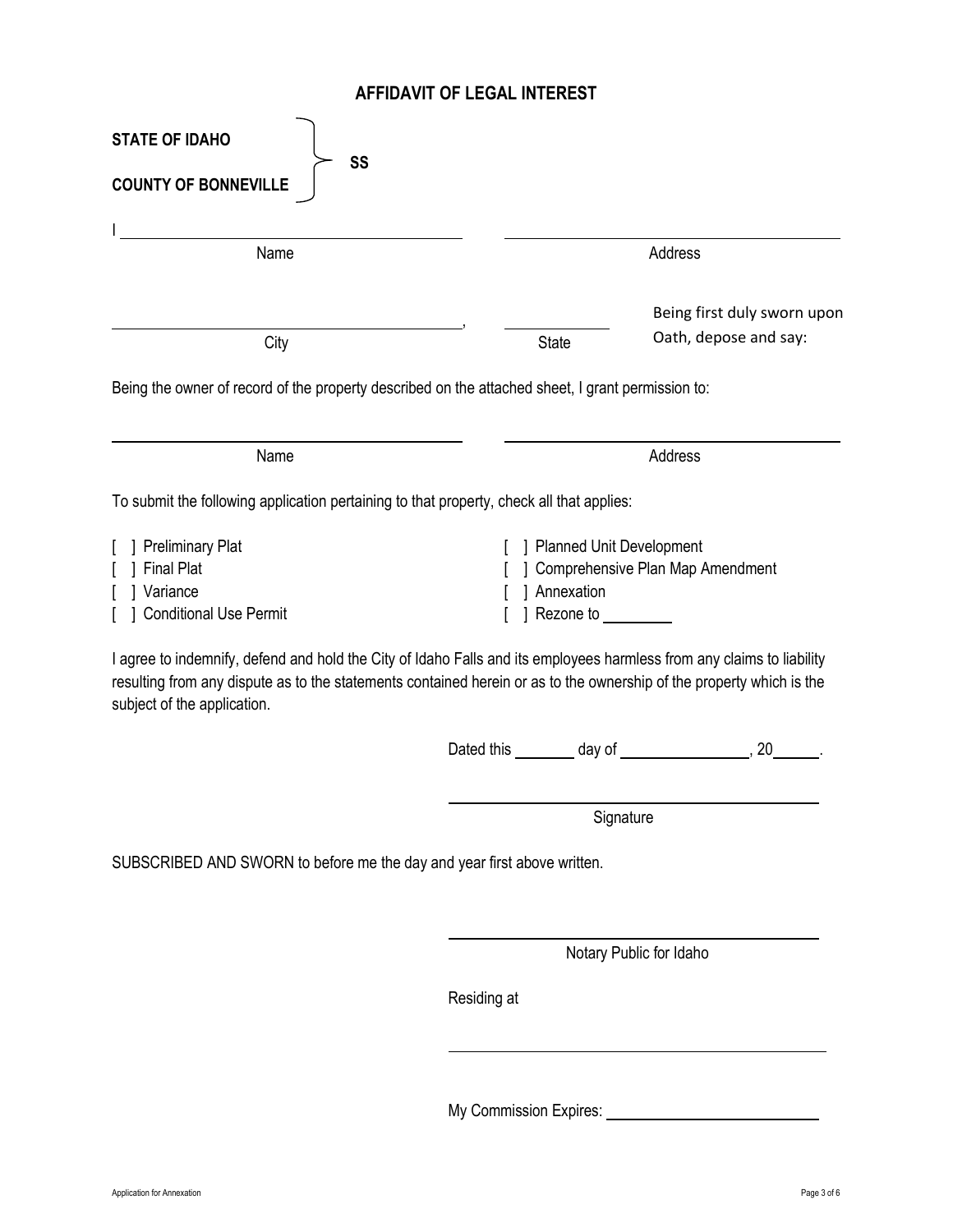## Exhibit "A" LEGAL DESCRIPTION (Page 1 of 1)

| Submitted by:                                        |  |
|------------------------------------------------------|--|
| Firm Name:                                           |  |
| <b>Contact Name:</b>                                 |  |
| Phone Number:                                        |  |
| Email:                                               |  |
| *Overall Document Page Range to be completed by City |  |
| <b>Overall Document Page Range:</b><br>Ωt            |  |

| PLS Seal: |  |  |
|-----------|--|--|
|           |  |  |
|           |  |  |
|           |  |  |
|           |  |  |
|           |  |  |
|           |  |  |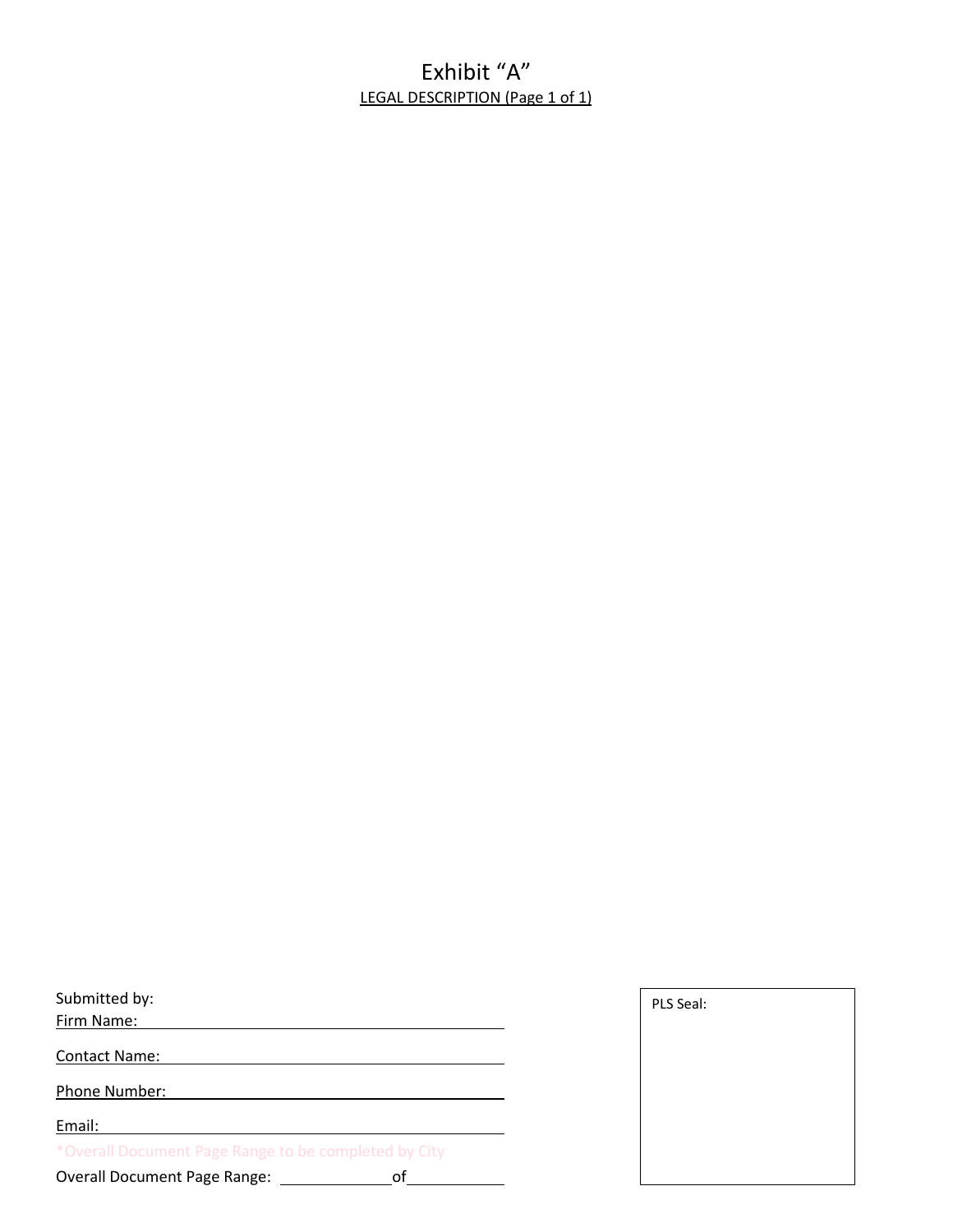